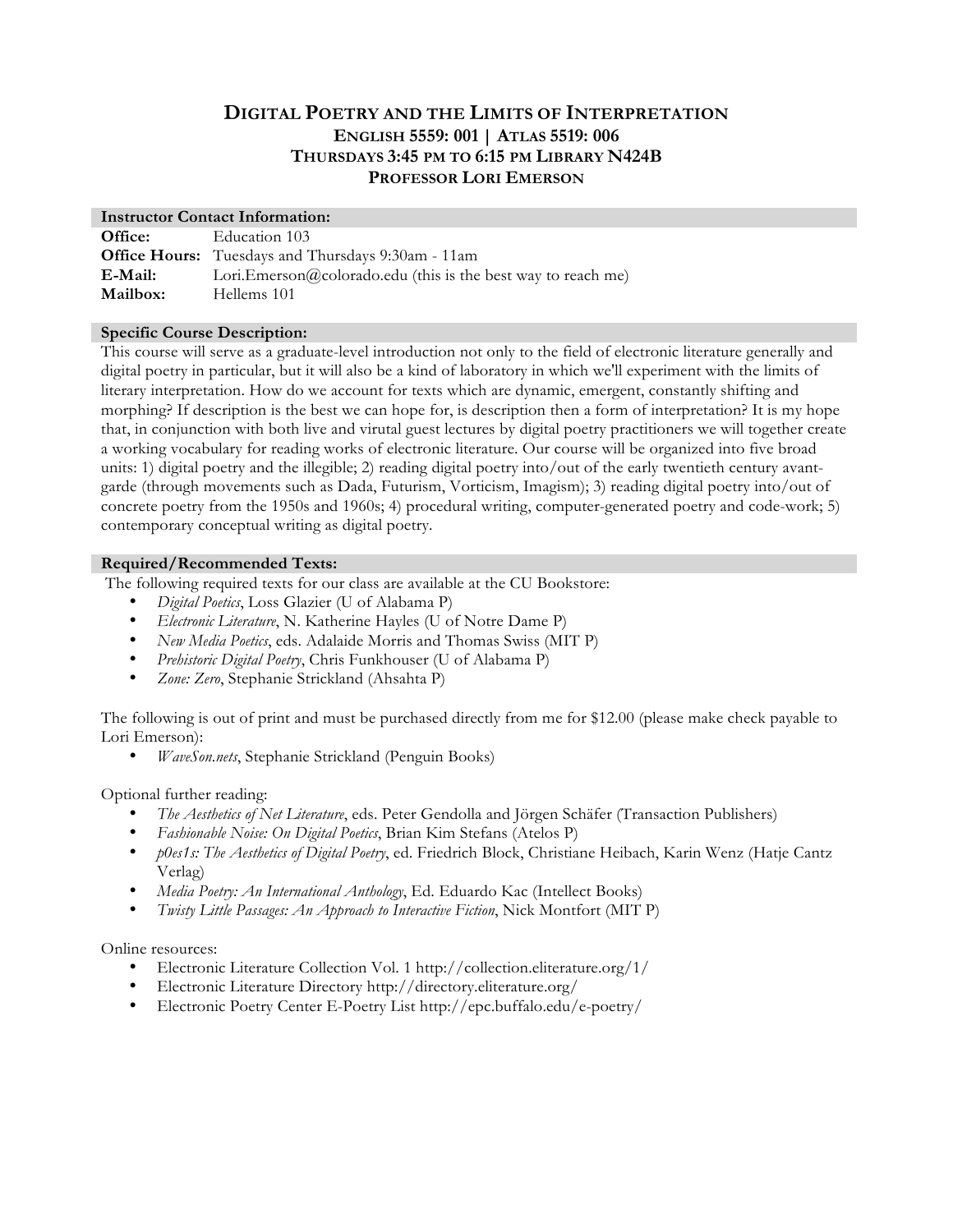#### **Course Requirements and Policies:**

**First,** I expect you to contribute to class regularly. Participation begins with attendance; both absences and tardiness will affect this portion of your grade. Your participation grade will also reflect the quality and thoughtfulness of your contribution in class, respect shown to class members, and evidence of completion of reading assignments. **Second,** I will require that you a) create a blog for our class and subscribe to each of your classmate's blogs, b) post a minimum 250-300 word response to the week's reading by Wednesday 5pm, and c) comment on at least one other person's blog post. **Third,** I will ask each student to give a presentation in which you will be responsible for presenting your thoughts on the assigned reading and leading discussion during the second half of class. **Fourth,** since MA/PhD and MFA students may have different goals, I'm giving you the choice of writing either a final research paper OR writing 6 entries for the Electronic Literature Directory (http://directory.eliterature.org/) OR creating a work of digital poetry or fiction. In fact, given that "doing" digital poetry/fiction is an ideal mode of thinking, I strongly encourage you to do a creative project; however, I recognize that you might want to work toward producing an academic article or conference paper.

Your final grade will be calculated as follows:

|           | • Participation                                                 | 20% |
|-----------|-----------------------------------------------------------------|-----|
|           | • Weekly blog posts                                             | 20% |
|           | • Presentation                                                  | 25% |
| $\bullet$ | Final paper (about 20 pages) OR ELD entries OR creative project | 35% |

#### **Please also note: I do not accept late work. If your final research paper or creative project is not submitted by the due date you will automatically receive an F for that assignment.**

#### **Incompletes:**

An I is an incomplete grade. Use of the I is at the discretion of the course instructor. Students must ask for an incomplete grade. An I is given only when students, for reasons beyond their control (usually physical or mental illness), have been unable to complete course requirements; they should not be given when a student just disappears from a course. A substantial amount of work must have been satisfactorily completed before approval for such a grade is given. If an instructor grants a request for I, the instructor sets the conditions under which the course work can be completed; please note that work must be completed within a year otherwise you will receive an F.

#### **Plagiarism and Academic Dishonesty:**

In terms of academic dishonesty more generally, the University of Colorado at Boulder Catalog states:

A student-run Honor Code was instituted on the Boulder Campus in 2002. The intent of the Honor Code is to establish a community of trust where students do not plagiarize, cheat, or obtain unauthorized academic materials...Breaches of academic honesty include cheating, plagiarism, and the unauthorized possession of examinations, papers, computer programs, as well as other class materials specifically released by the faculty. A student accused of academic dishonesty will either accept the accusation made by a faculty member or request a hearing before a student panel, who will make a decision on the accusation of academic dishonesty. In addition to academic sanctions imposed by the faculty, students found responsible for academic dishonesty also face consequences from the honor code council ranging from probation, including attending a mandatory class in ethics to expulsion from the campus. More information about CU-Boulder's Honor Code may be found at http://www.colorado.edu/academics/honorcode.

#### **Non-Discrimination Statement:**

Our class will not discriminate on the basis of race, color, national origin, age, disability, sex, marital status, familial status, parental status, religion, sexual orientation, or political beliefs. Anyone who does engage in any of these forms of discrimination will be asked to leave the class. Also note that the University of Colorado at Boulder policy on Discrimination and Harassment, the University of Colorado policy on Sexual Harassment and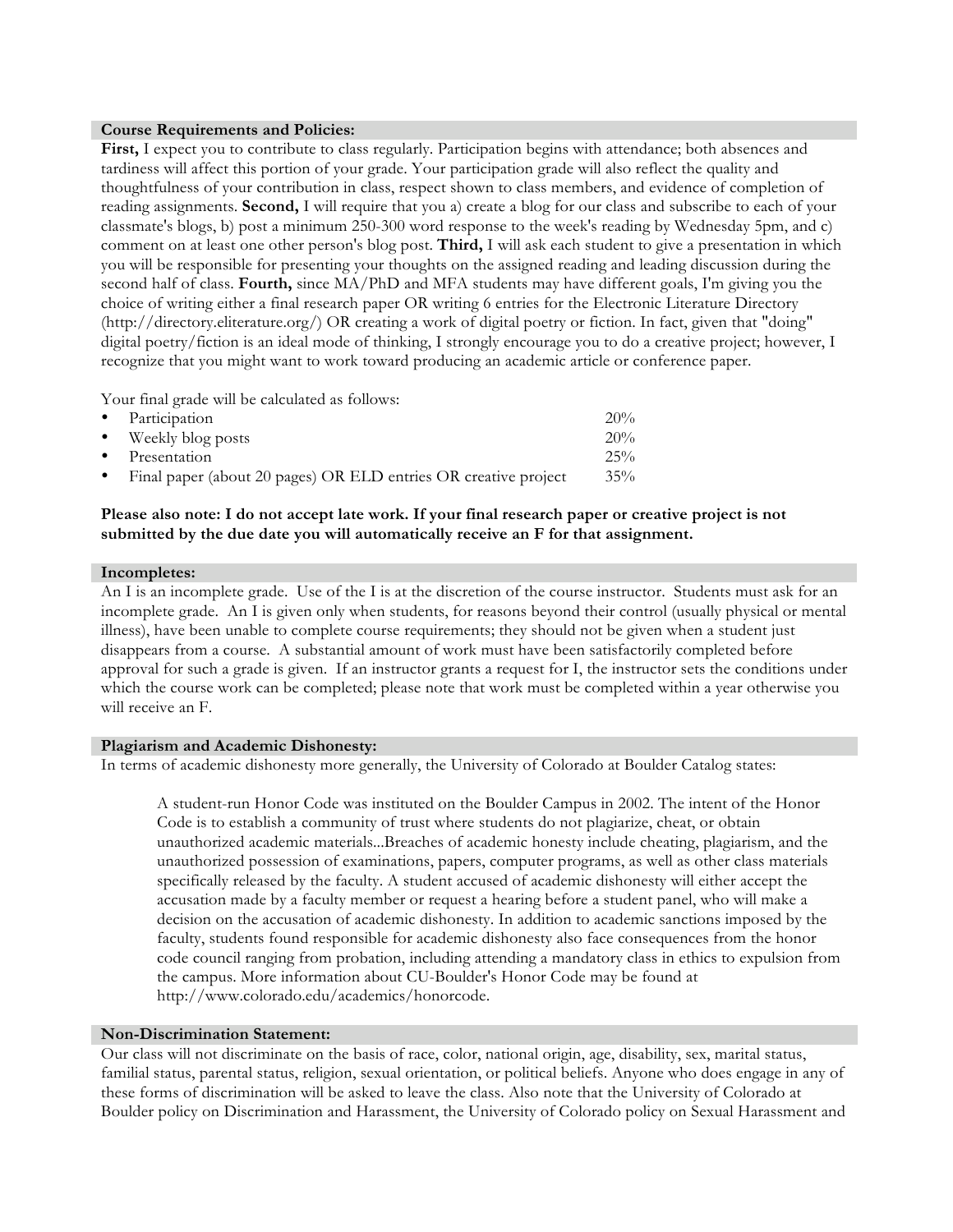the University of Colorado policy on Amorous Relationships apply to all students, staff and faculty. Any student, staff or faculty member who believes s/he has been the subject of discrimination or harassment based upon race, color, national origin, sex, age, disability, religion, sexual orientation, or veteran status should contact the Office of Discrimination and Harassment (ODH) at 303-492-2127 or the Office of Judicial Affairs at 303-492-5550. Information about the ODH, the above referenced policies and the campus resources available to assist individuals regarding discrimination or harassment can be obtained at http://www.colorado.edu/odh

#### **Disability Notice:**

If you qualify for accommodations because of a disability, please submit to me a letter from Disability Services in a timely manner so that your needs be addressed. Disability Services determines accommodations based on documented disabilities. Contact: 303-492-8671, Willard 322, and www.Colorado.EDU/disabilityservices

#### **Student Classroom/Course Related Behavior:**

Students and faculty each have responsibility for maintaining an appropriate learning environment. Those who fail to adhere to such behavioral standards may be subject to discipline. Professional courtesy and sensitivity are especially important with respect to individuals and topics dealing with differences of race, culture, religion, politics, sexual orientation, gender, gender variance, and nationalities. Class rosters are provided to the instructor with the student's legal name. I will gladly honor your request to address you by an alternate name or gender pronoun. Please advise me of this preference early in the semester so that I may make appropriate changes to my records. See policies at http://www.colorado.edu/policies/classbehavior.html and at http://www.colorado.edu/studentaffairs/judicialaffairs/code.html#student\_code

#### **Student E-mail Policy:**

All CU students receive an e-mail account from the university that is an official means of sending information to students. Students are responsible for maintaining this CU e-mail address. **Please check your email daily!** The official e-mail address can be used by professors to contact students and provide course-related information. For more information on the student e-mail policy, visit http://www.colorado.edu/its/officialemail.

## **Religious Observances:**

Campus policy regarding religious observances requires that faculty make every effort to deal reasonably and fairly with all students who, because of religious obligations, have conflicts with scheduled exams, assignments or required attendance. In this class, simply come see me in my office hours to inform me of your circumstances. See full details at http://www.colorado.edu/policies/fac\_relig.html

## **DETAILED DAILY SCHEDULE**

**NOTE:** This is a tentative schedule. It may change as we progress based on the speed with which we cover the material. New written directions from me take precedence over this schedule. Please check your email frequently.

## **WEEK 1: THE OPENING OF THE FIELD**

| Thursday       | Homework for next class:                                                                         |  |
|----------------|--------------------------------------------------------------------------------------------------|--|
| <b>Jan.</b> 14 | read Loss Glazier's <i>Digital Poetics</i> ; please make sure you browse digital poems mentioned |  |
|                | read Morris and Swiss' New Media Poetics; please make sure you browse digital poems              |  |
|                | mentioned                                                                                        |  |

## **WEEK 2: THE OPENING OF THE FIELD CONT.**

| Thursday       | <b>Presentation 1</b>                                                                           |  |
|----------------|-------------------------------------------------------------------------------------------------|--|
| <b>Jan. 21</b> | Homework for next class:                                                                        |  |
|                | read Funkhouser's <i>Prehistoric Digital Poetry</i> ; please make sure you browse digital poems |  |
|                | mentioned                                                                                       |  |
|                | read Hayles' <i>Electronic Literature</i> ; please make sure you browse digital poems mentioned |  |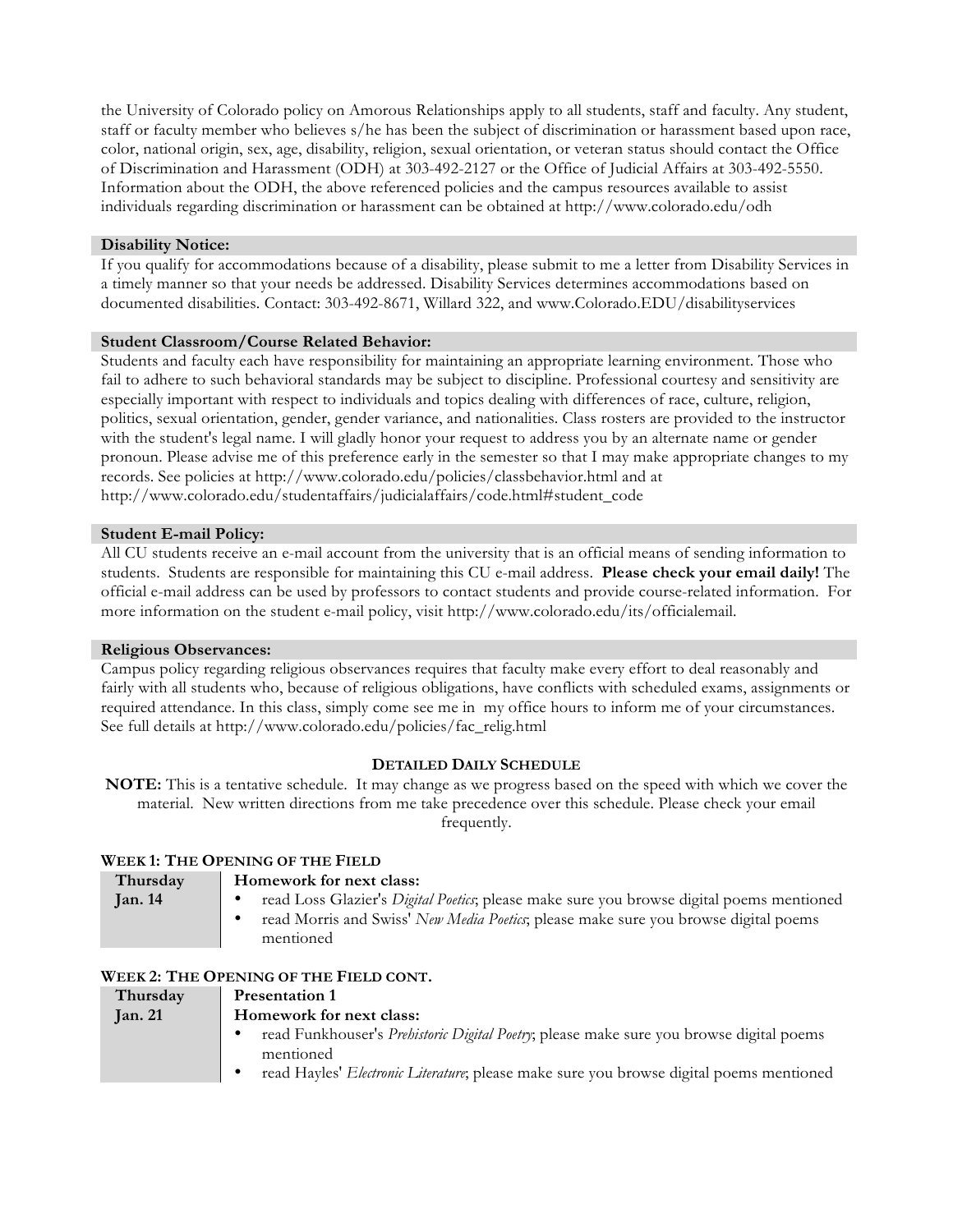# **WEEK 3: THE OPENING OF THE FIELD CONT.**

| Thursday       | <b>Presentation 2</b>                                                                       |  |  |
|----------------|---------------------------------------------------------------------------------------------|--|--|
| <b>Jan. 28</b> | Homework for next class:                                                                    |  |  |
|                | read introduction and Ch. 1 of Jerome McGann's <i>The Textual Condition</i> (pdf on CU)     |  |  |
|                | Learn)                                                                                      |  |  |
|                | read Charles Bernstein's "Artifice of Absorption" (pdf on CU Learn)<br>٠                    |  |  |
|                | read introduction and Ch. 1 of Gerald Bruns' The Material of Poetry (pdf on CULearn)        |  |  |
|                | read introduction of Walter Benn Michaels' The Shape of the Signifier (pdf on CULearn)<br>٠ |  |  |
|                | read introduction of Craig Dworkin's Reading the Illegible (pdf on CULearn)<br>٠            |  |  |
|                | read work by:<br>$\bullet$                                                                  |  |  |
|                | Joerg Piringer at http://joerg.piringer.net/                                                |  |  |
|                | Mary Flanagan's "The House" at                                                              |  |  |
|                | http://collection.eliterature.org/1/works/flanagan_thehouse.html                            |  |  |
|                | Maria Mencia's "Birds Singing Other Bird Songs" at<br>$\bullet$                             |  |  |
|                | http://collection.eliterature.org/1/works/mencia_birds_singing_other_bi                     |  |  |
|                | rds_songs.html                                                                              |  |  |
|                | Andy Campbell's "Spawn" at<br>٠                                                             |  |  |
|                | http://www.poemsthatgo.com/gallery/fall2002/spawn/index.htm                                 |  |  |
|                |                                                                                             |  |  |

# **WEEK 4: DIGITAL POETRY & THE ILLEGIBLE**

| Thursday | <b>Presentation 3</b>                                                                          |  |  |
|----------|------------------------------------------------------------------------------------------------|--|--|
| Feb. 4   | Homework for next class:                                                                       |  |  |
|          | read excerpt from Poems for the Millenium 1 on Futurism (pdf on CULearn)<br>$\bullet$          |  |  |
|          | read Futurism manifestos at http://www.unknown.nu/futurism/<br>$\bullet$                       |  |  |
|          | read Peter Nicholls' "Other Spaces: French Cubism and Russian Futurism" (pdf on<br>$\bullet$   |  |  |
|          | CULearn)                                                                                       |  |  |
|          | read excerpt from Poems for the Millenium 1 on Dada (pdf on CULearn)<br>٠                      |  |  |
|          | read Peter Nicholls' "From Fantasy to Structure: Dada and Neo-Classicism" (pdf on<br>$\bullet$ |  |  |
|          | CULearn)                                                                                       |  |  |
|          | listen to or read the following:<br>٠                                                          |  |  |
|          | Alexei Krucenych's Zaum poetry at<br>$\bullet$                                                 |  |  |
|          | http://www.ubu.com/sound/krucenych.html                                                        |  |  |
|          | Tristan Tzara at http://epc.buffalo.edu/sound/soundpoetry.html#tzara<br>$\bullet$              |  |  |
|          | Hugo Ball at http://epc.buffalo.edu/sound/soundpoetry.html#ball<br>$\bullet$                   |  |  |
|          | Kurt Schwitters at<br>$\bullet$                                                                |  |  |
|          | http://epc.buffalo.edu/sound/soundpoetry.html#schwitters                                       |  |  |
|          | Joerg Piringer at http://joerg.piringer.net/<br>$\bullet$                                      |  |  |
|          | Christian Bok's "Cyborg Opera" at<br>$\bullet$                                                 |  |  |
|          | http://www.youtube.com/watch?v=alTdbe1GCnQ                                                     |  |  |
|          | Jim Andrews' "Nio" at http://www.vispo.com/nio/<br>$\bullet$                                   |  |  |
|          | Maria Mencia's "Birds Singing Other Birds' Songs" at<br>$\bullet$                              |  |  |
|          | http://collection.eliterature.org/1/works/mencia_birds_singing_other_bi                        |  |  |
|          | rds_songs.html                                                                                 |  |  |
|          | Giselle Beiguelman's "Code Movie 1" at<br>$\bullet$                                            |  |  |
|          | http://collection.eliterature.org/1/works/beiguelman_code_movie_1.htm                          |  |  |
|          |                                                                                                |  |  |
|          | bpNichol's "First Screening" at http://www.vispo.com/bp/                                       |  |  |
|          | Brian Kim Stefans' "The Dreamlife of Letters" at<br>$\bullet$                                  |  |  |
|          | http://collection.eliterature.org/1/works/stefans_the_dreamlife_of_letter                      |  |  |
|          | s.html                                                                                         |  |  |
|          | Jean-Pierre Balpe's "Les Lettres Derange" at<br>$\bullet$                                      |  |  |
|          | http://collection.eliterature.org/1/works/burgaud_jean-                                        |  |  |
|          | pierre_balpe_ou_les_lettres_derangees.html                                                     |  |  |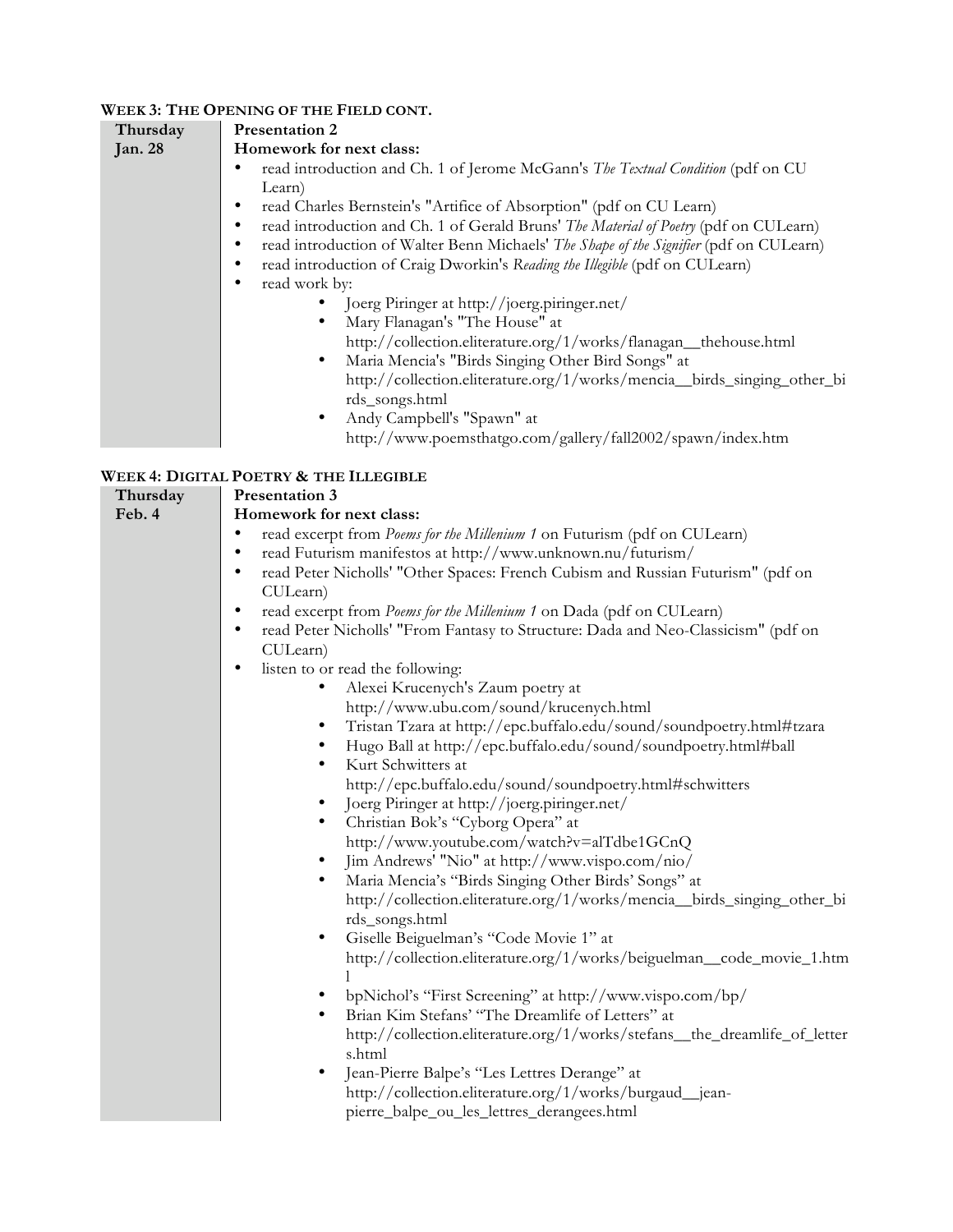|                            | "Pulp Fiction in Typography" at<br>$\bullet$<br>http://www.youtube.com/watch?v=cqc4FqvXlKs<br>"The 8 Rules of Fight Club" at<br>$\bullet$<br>http://www.youtube.com/watch?v=fbMa4MGFCOg&feature=related                                                                                                                                                                                                                                                                                                                                                                                                                                                                                                                                                                                                                                                                                                                                                                                                                                                                                                                                                                                                                                                                                                                                                                                                                                                                                                                                                                                                                                                                                                                                                                                                                                                                                                                                                                                                                                                                                                                                                                                                                                                                                                                                                                                                                                                               |
|----------------------------|-----------------------------------------------------------------------------------------------------------------------------------------------------------------------------------------------------------------------------------------------------------------------------------------------------------------------------------------------------------------------------------------------------------------------------------------------------------------------------------------------------------------------------------------------------------------------------------------------------------------------------------------------------------------------------------------------------------------------------------------------------------------------------------------------------------------------------------------------------------------------------------------------------------------------------------------------------------------------------------------------------------------------------------------------------------------------------------------------------------------------------------------------------------------------------------------------------------------------------------------------------------------------------------------------------------------------------------------------------------------------------------------------------------------------------------------------------------------------------------------------------------------------------------------------------------------------------------------------------------------------------------------------------------------------------------------------------------------------------------------------------------------------------------------------------------------------------------------------------------------------------------------------------------------------------------------------------------------------------------------------------------------------------------------------------------------------------------------------------------------------------------------------------------------------------------------------------------------------------------------------------------------------------------------------------------------------------------------------------------------------------------------------------------------------------------------------------------------------|
| Thursday<br>Feb. 11        | WEEK 5: DIGITAL POETRY INTO/OUT OF THE AVANT GARDE<br><b>Presentation 4</b><br>Homework for next class:<br>continued                                                                                                                                                                                                                                                                                                                                                                                                                                                                                                                                                                                                                                                                                                                                                                                                                                                                                                                                                                                                                                                                                                                                                                                                                                                                                                                                                                                                                                                                                                                                                                                                                                                                                                                                                                                                                                                                                                                                                                                                                                                                                                                                                                                                                                                                                                                                                  |
| Thursday<br><b>Feb. 18</b> | WEEK 6: DIGITAL POETRY INTO/OUT OF THE AVANT GARDE CONT.<br><b>Presentation 5</b><br>Homework for next class:<br>read Ellen Solt's Concrete Poetry: A Worldview at<br>$\bullet$<br>http://www.ubu.com/papers/solt/index.html<br>read Emmett Williams' Anthology of Concrete Poetry (pdf available on CU Learn)<br>$\bullet$<br>read Dom Sylvester Houedard's "Concrete Poetry" at<br>$\bullet$<br>http://books.google.com/books?id=sqzpdW2PSRMC&pg=PA146&lpg=PA146&dq=<br>%22#v=onepage&q=&f=false<br>browse through the following:<br>٠<br>About Your World of Text. http://ianab.com/yourworld/.<br>Augusto de Campos - Site Oficial - UOL.<br>٠<br>http://www2.uol.com.br/augustodecampos/clippoemas.htm.<br>concrete poetry generator.<br>$\bullet$<br>http://www.newpollution.co.uk/101/concretepoetry/poem.php.<br>poems that GO: special issue on Typography.<br>$\bullet$<br>http://www.poemsthatgo.com/.<br>Robotype.net >> Design & Development: Inklude.com.<br>$\bullet$<br>http://robotype.net/.<br>The Graffiti Creator - Home Of Graffiti Art.<br>$\bullet$<br>http://www.graffiticreator.net/.<br>TYPEDRAWiNG http://www.storyabout.net/typedrawing/.<br>٠<br>$\bullet$<br>Cayley, John. wotclock.<br>http://collection.eliterature.org/1/works/cayley_wotclock.html.<br>Chan, Paul. ALTERNUMERICS V.4.<br>$\bullet$<br>http://www.nationalphilistine.com/alternumerics/.<br>Farbrook, Joseph. Textile. http://farbrook.net/website/textile.html.<br>---. Voice Inside My Head. http://farbrook.net/voice/index.html.<br>Futamura, Kojiro. gumob. http://gumob.tumblr.com/.<br>$\bullet$<br>Gherban, Alexandre. robolettries. http://gherban.free.fr/cadrac.htm.<br>٠<br>Gyori, Ladislao Pablo. Vpoem14.<br>$\bullet$<br>http://www.cceba.org.ar/cvirtual/tpl/muestra-02/Vpoem14.htm.<br>Howe, Daniel. text.curtain. http://mrl.nyu.edu/~dhowe/textcurtain/.<br>$\bullet$<br>Johnston, David Jhave. SOFTIES. http://glia.ca/conu/SOFTIES/.<br>٠<br>---. THOEMS http://glia.ca/thoems/thoems.html.<br>Magruder, Michael. Textweave. http://www.takeo.org/.<br>٠<br>Stefans, Brian Kim. dreamlife of letters.<br>$\bullet$<br>http://collection.eliterature.org/1/works/stefans_the_dreamlife_of_letter<br>s/dreamlife_index.html.<br>---. Kluge. http://www.arras.net/kluge/.<br>٠<br>---. LetterBuilder : Built with Processing.<br>$\bullet$<br>http://www.arras.net/processing_test/LetterBuilder/applet/.<br>---. Star Wars, one letter at a time. |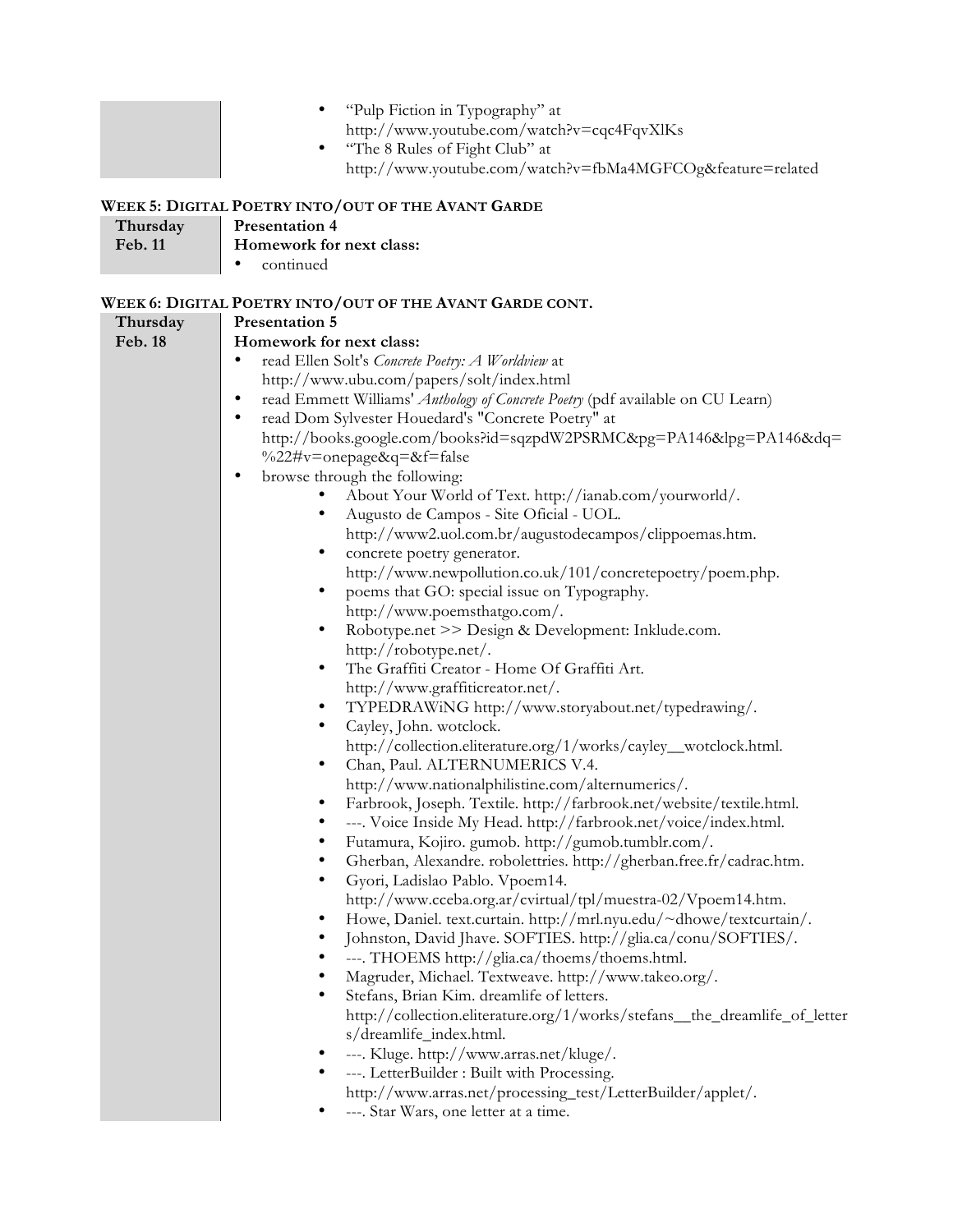|                     | http://collection.eliterature.org/1/works/stefans_star_wars_one_letter_at<br>_a_time.html.<br>Jeffrey Shaw on "The Legible City" http://www.jeffrey-<br>$\bullet$<br>shaw.net/html_main/show_work.php3?record_id=83<br>Camille Utterback on "Text Rain"<br>$\bullet$<br>http://www.camilleutterback.com/textrain.html |  |
|---------------------|-----------------------------------------------------------------------------------------------------------------------------------------------------------------------------------------------------------------------------------------------------------------------------------------------------------------------|--|
|                     | WEEK 7: DIGITAL POETRY INTO/OUT OF CONCRETE POETRY                                                                                                                                                                                                                                                                    |  |
| Thursday<br>Feb. 25 | <b>Presentation 6</b><br>Homework for next class:                                                                                                                                                                                                                                                                     |  |
|                     | continued<br>$\bullet$                                                                                                                                                                                                                                                                                                |  |
| Thursday            | WEEK 8: DIGITAL POETRY INTO/OUT OF CONCRETE POETRY CONT.<br><b>Presentation 7</b>                                                                                                                                                                                                                                     |  |
| March 4             | Homework for next class:                                                                                                                                                                                                                                                                                              |  |
|                     | read Tristan Tzara's "How to Make a Dadaist Poem" at<br>$\bullet$                                                                                                                                                                                                                                                     |  |
|                     | http://www.madsci.org/~lynn/juju/surr/games/dada-poem.html                                                                                                                                                                                                                                                            |  |
|                     | read William Burroughs' "Cut-up Technique of Brion Gysin" at<br>$\bullet$                                                                                                                                                                                                                                             |  |
|                     | http://www.ubu.com/papers/burroughs_gysin.html                                                                                                                                                                                                                                                                        |  |
|                     | read Raphael Rubinstein's "Brief History of Appropriative Writing" at<br>$\bullet$                                                                                                                                                                                                                                    |  |
|                     | http://www.ubu.com/papers/rubinstein.html<br>read excerpt from Warren Motte's Oulipo: A Primer (pdf on CULearn)<br>$\bullet$                                                                                                                                                                                          |  |
|                     | read excerpt from Charles O. Hartman's Virtual Muse (pdf on CULearn)                                                                                                                                                                                                                                                  |  |
|                     | browse through the following:                                                                                                                                                                                                                                                                                         |  |
|                     | poems by Racter (pdf on CULearn)                                                                                                                                                                                                                                                                                      |  |
|                     | Flarf poems in Jacket Magazine special feature at                                                                                                                                                                                                                                                                     |  |
|                     | http://jacketmagazine.com/30/index.shtml                                                                                                                                                                                                                                                                              |  |
|                     | John Cayley's "Translation" at<br>$\bullet$                                                                                                                                                                                                                                                                           |  |
|                     | http://collection.eliterature.org/1/works/cayley_translation.html                                                                                                                                                                                                                                                     |  |
|                     | Loss Glazier's "White-faced Bromeliads" at<br>$\bullet$                                                                                                                                                                                                                                                               |  |
|                     | http://collection.eliterature.org/1/works/glazier_white-                                                                                                                                                                                                                                                              |  |
|                     | faced_bromeliads_on_20_hectares.html                                                                                                                                                                                                                                                                                  |  |
|                     | excerpt from Charles O. Hartman and Hugh Kenner's Sentences (pdf on<br>$\bullet$<br>CULearn)                                                                                                                                                                                                                          |  |
|                     | excerpt from Erin Moure's Pillage Laud (pdf on CULearn)                                                                                                                                                                                                                                                               |  |
|                     | excerpt from Darren Wershler and Bill Kennedy's Apostrophe (pdf on<br>CULearn)                                                                                                                                                                                                                                        |  |
|                     | WEEK 9: PROCEDURAL WRITING & COMPUTER-GENERATED POETRY                                                                                                                                                                                                                                                                |  |
| Thursday            | <b>Presentation 8</b>                                                                                                                                                                                                                                                                                                 |  |
| March 11            | Homework for next class:                                                                                                                                                                                                                                                                                              |  |
|                     | continued                                                                                                                                                                                                                                                                                                             |  |

# **WEEK 10: PROCEDURAL WRITING & COMPUTER-GENERATED POETRY CONT.**

| Thursday                                                                              | CLASS CANCELED: stay tuned for make-up class                                             |
|---------------------------------------------------------------------------------------|------------------------------------------------------------------------------------------|
| March 18                                                                              | Homework for next class:                                                                 |
|                                                                                       | digital concrete poetry continued                                                        |
| read excerpt from Alexander Alberro and Blake Stimson's Conceptual Art: Critical<br>٠ |                                                                                          |
|                                                                                       | <i>Anthology</i> (pdf on CULearn)                                                        |
|                                                                                       | read Craig Dworkin's Anthology of Conceptual Writing at http://www.ubu.com/concept/<br>٠ |
|                                                                                       | read Kenneth Goldsmith's "Conceptual Writing"<br>٠                                       |
|                                                                                       | epc.buffalo.edu/authors/goldsmith/Goldsmith_ConceptualWriting.pdf                        |
|                                                                                       | read Vannessa Place and Rob Fitterman's Notes on Conceptualisms (pdf on CULearn)         |